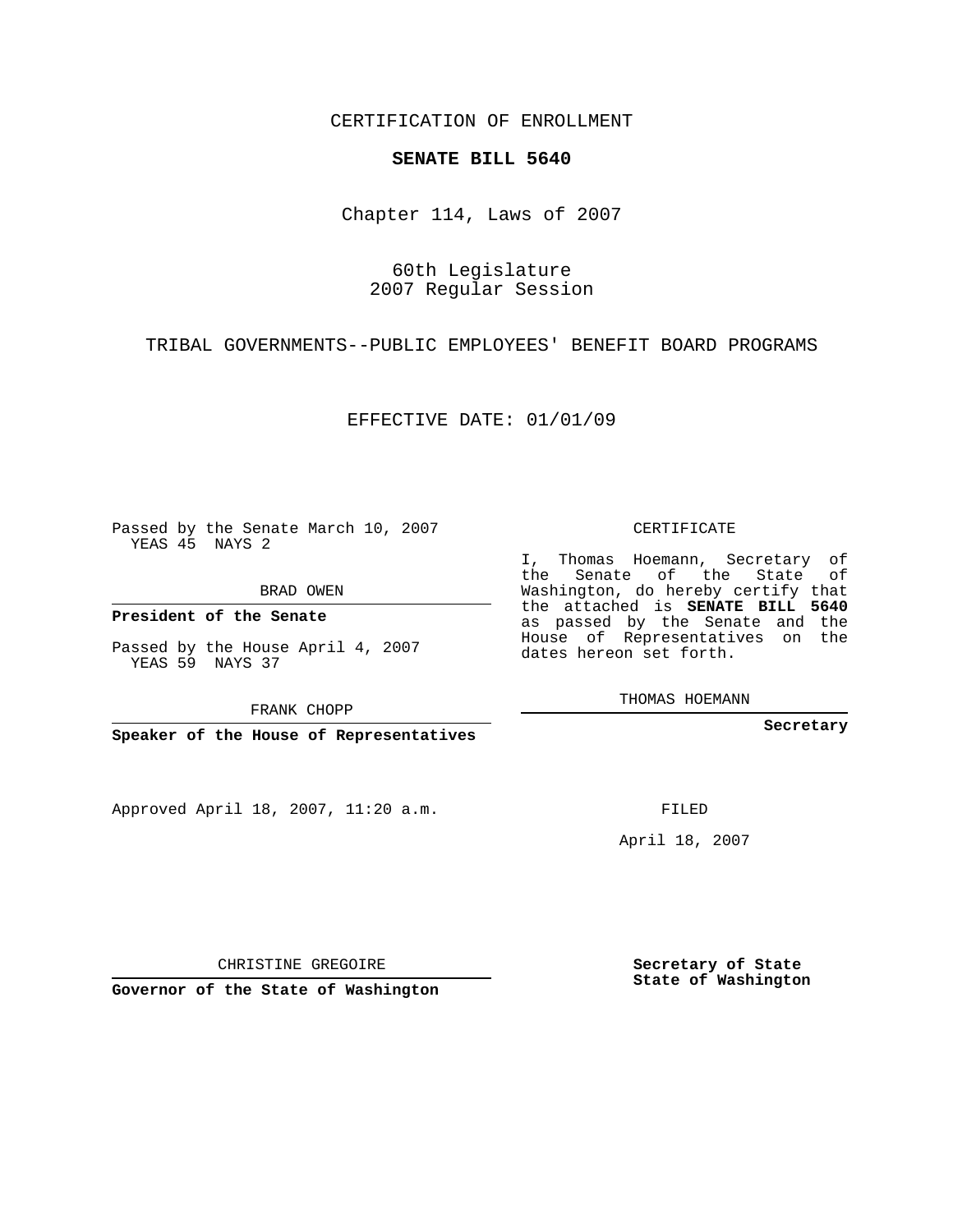## **SENATE BILL 5640** \_\_\_\_\_\_\_\_\_\_\_\_\_\_\_\_\_\_\_\_\_\_\_\_\_\_\_\_\_\_\_\_\_\_\_\_\_\_\_\_\_\_\_\_\_

\_\_\_\_\_\_\_\_\_\_\_\_\_\_\_\_\_\_\_\_\_\_\_\_\_\_\_\_\_\_\_\_\_\_\_\_\_\_\_\_\_\_\_\_\_

Passed Legislature - 2007 Regular Session

**State of Washington 60th Legislature 2007 Regular Session**

**By** Senators Kauffman, Fairley, Prentice, Swecker, Rockefeller, Fraser, Kohl-Welles, Shin, Rasmussen and Kline; by request of Health Care Authority

Read first time 01/26/2007. Referred to Committee on Government Operations & Elections.

 AN ACT Relating to authorizing tribal governments to participate in public employees' benefits board programs; amending RCW 41.05.011, 41.05.021, 41.05.050, 41.05.065, 41.05.080, and 41.05.195; creating a new section; and providing an effective date.

5 BE IT ENACTED BY THE LEGISLATURE OF THE STATE OF WASHINGTON:

 NEW SECTION. **Sec. 1.** Consistent with the centennial accord, the new millennium agreement, related treaties, and federal and state law, it is the intent of the legislature to authorize tribal governments to participate in public employees' benefits board programs to the same extent that counties, municipalities, and other political subdivisions of the state are authorized to do so.

12 **Sec. 2.** RCW 41.05.011 and 2005 c 143 s 1 are each amended to read 13 as follows:

14 ((<del>Unless the context clearly requires otherwise,</del>)) The definitions 15 in this section ((shall)) apply throughout this chapter unless the 16 context clearly requires otherwise.

17 (1) "Administrator" means the administrator of the authority.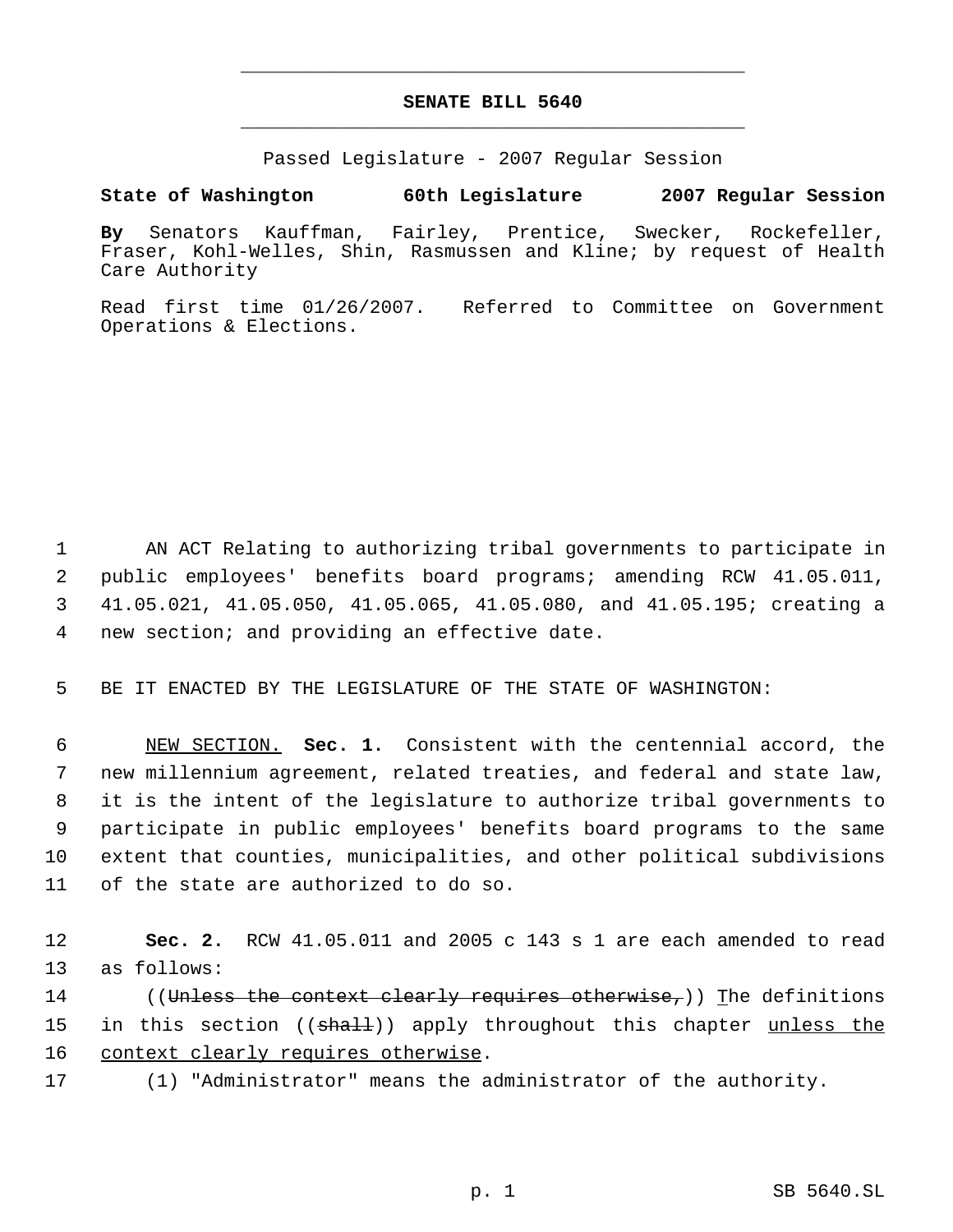(2) "State purchased health care" or "health care" means medical and health care, pharmaceuticals, and medical equipment purchased with state and federal funds by the department of social and health services, the department of health, the basic health plan, the state health care authority, the department of labor and industries, the department of corrections, the department of veterans affairs, and local school districts.

(3) "Authority" means the Washington state health care authority.

 (4) "Insuring entity" means an insurer as defined in chapter 48.01 RCW, a health care service contractor as defined in chapter 48.44 RCW, or a health maintenance organization as defined in chapter 48.46 RCW.

 (5) "Flexible benefit plan" means a benefit plan that allows employees to choose the level of health care coverage provided and the amount of employee contributions from among a range of choices offered by the authority.

 (6) "Employee" includes all full-time and career seasonal employees 17 of the state, whether or not covered by civil service; elected and appointed officials of the executive branch of government, including full-time members of boards, commissions, or committees; and includes any or all part-time and temporary employees under the terms and conditions established under this chapter by the authority; justices of the supreme court and judges of the court of appeals and the superior courts; and members of the state legislature or of the legislative authority of any county, city, or town who are elected to office after February 20, 1970. "Employee" also includes: (a) Employees of a county, municipality, or other political subdivision of the state if the legislative authority of the county, municipality, or other political subdivision of the state seeks and receives the approval of the authority to provide any of its insurance programs by contract with 30 the authority, as provided in RCW  $41.04.205$  and  $41.05.021(1)(q)$ ; (b) employees of employee organizations representing state civil service employees, at the option of each such employee organization, and, effective October 1, 1995, employees of employee organizations currently pooled with employees of school districts for the purpose of purchasing insurance benefits, at the option of each such employee organization; ((and)) (c) employees of a school district if the authority agrees to provide any of the school districts' insurance programs by contract with the authority as provided in RCW 28A.400.350;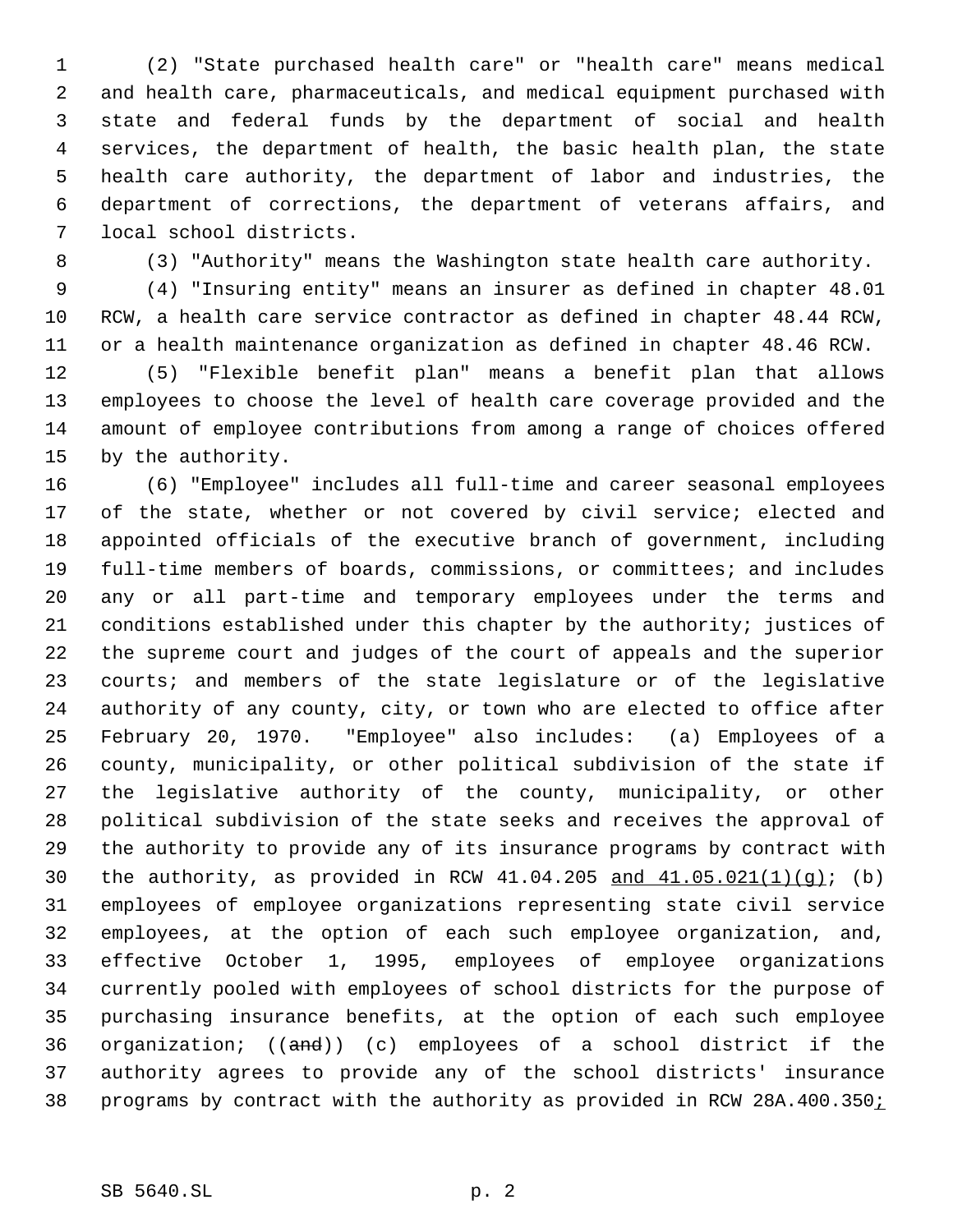1 and (d) employees of a tribal government, if the governing body of the tribal government seeks and receives the approval of the authority to provide any of its insurance programs by contract with the authority, as provided in RCW 41.05.021(1) (f) and (g).

 (7) "Board" means the public employees' benefits board established under RCW 41.05.055.

(8) "Retired or disabled school employee" means:

 (a) Persons who separated from employment with a school district or educational service district and are receiving a retirement allowance under chapter 41.32 or 41.40 RCW as of September 30, 1993;

 (b) Persons who separate from employment with a school district or educational service district on or after October 1, 1993, and immediately upon separation receive a retirement allowance under chapter 41.32, 41.35, or 41.40 RCW;

 (c) Persons who separate from employment with a school district or educational service district due to a total and permanent disability, and are eligible to receive a deferred retirement allowance under chapter 41.32, 41.35, or 41.40 RCW.

 (9) "Benefits contribution plan" means a premium only contribution plan, a medical flexible spending arrangement, or a cafeteria plan whereby state and public employees may agree to a contribution to benefit costs which will allow the employee to participate in benefits offered pursuant to 26 U.S.C. Sec. 125 or other sections of the internal revenue code.

(10) "Salary" means a state employee's monthly salary or wages.

 (11) "Participant" means an individual who fulfills the eligibility and enrollment requirements under the benefits contribution plan.

 (12) "Plan year" means the time period established by the authority.

 (13) "Separated employees" means persons who separate from employment with an employer as defined in:

(a) RCW 41.32.010(11) on or after July 1, 1996; or

(b) RCW 41.35.010 on or after September 1, 2000; or

(c) RCW 41.40.010 on or after March 1, 2002;

 and who are at least age fifty-five and have at least ten years of service under the teachers' retirement system plan 3 as defined in RCW 41.32.010(40), the Washington school employees' retirement system plan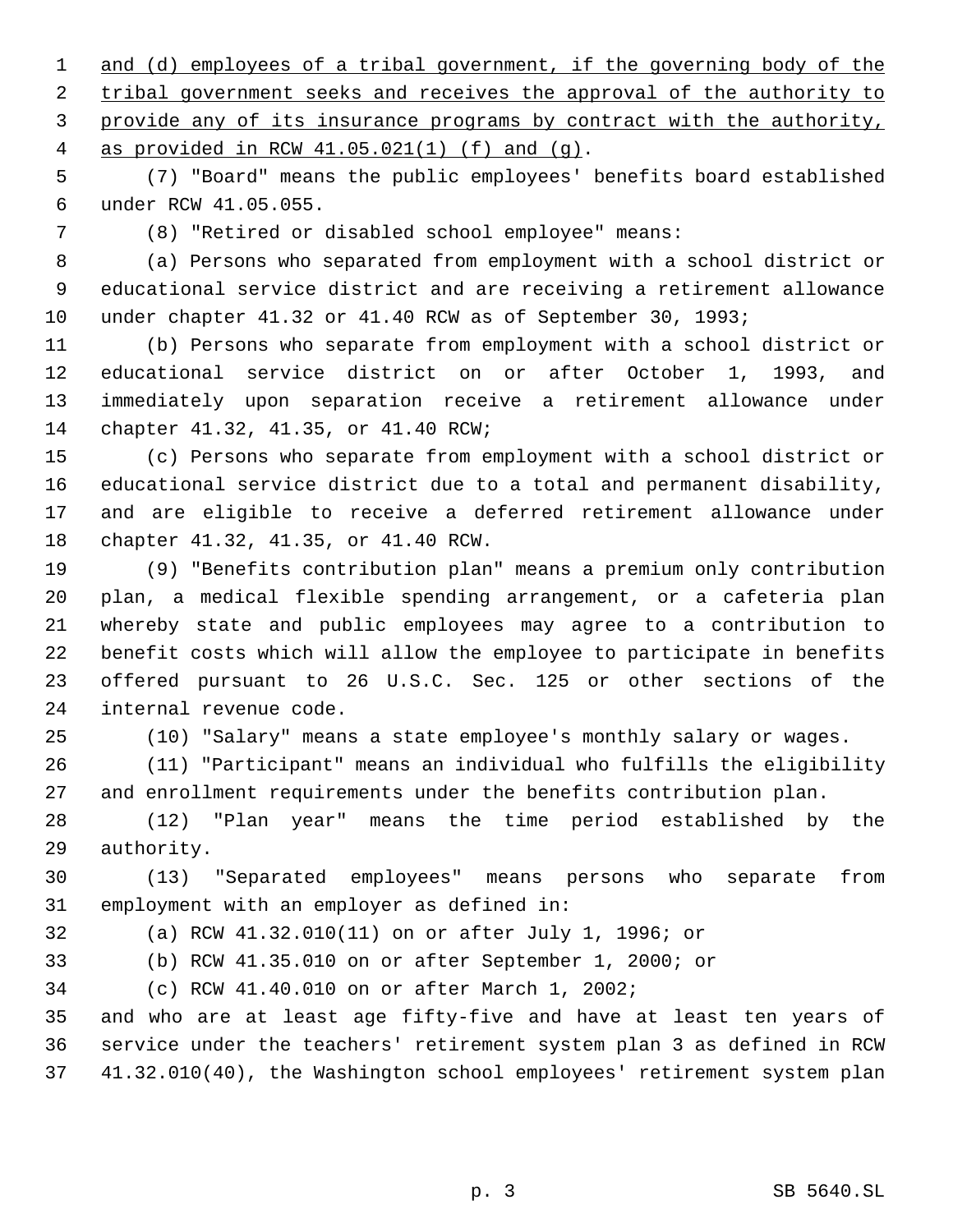3 as defined in RCW 41.35.010, or the public employees' retirement system plan 3 as defined in RCW 41.40.010.

 (14) "Emergency service personnel killed in the line of duty" means law enforcement officers and fire fighters as defined in RCW 41.26.030, and reserve officers and fire fighters as defined in RCW 41.24.010 who die as a result of injuries sustained in the course of employment as determined consistent with Title 51 RCW by the department of labor and industries.

(15) "Employer" means the state of Washington.

 (16) "Employing agency" means a division, department, or separate 11 agency of state government  $((and))$  a county, municipality, school district, educational service district, or other political 13 subdivision( $(\tau)$ ): and a tribal government covered by this chapter.

 (17) "Tribal government" means an Indian tribal government as defined in section 3(32) of the employee retirement income security act 16 of 1974, as amended, or an agency or instrumentality of the tribal 17 government, that has government offices principally located in this state.

 **Sec. 3.** RCW 41.05.021 and 2006 c 103 s 2 are each amended to read as follows:

 (1) The Washington state health care authority is created within the executive branch. The authority shall have an administrator appointed by the governor, with the consent of the senate. The administrator shall serve at the pleasure of the governor. The administrator may employ up to seven staff members, who shall be exempt from chapter 41.06 RCW, and any additional staff members as are necessary to administer this chapter. The administrator may delegate any power or duty vested in him or her by this chapter, including authority to make final decisions and enter final orders in hearings conducted under chapter 34.05 RCW. The primary duties of the authority shall be to: Administer state employees' insurance benefits and retired or disabled school employees' insurance benefits; administer the basic health plan pursuant to chapter 70.47 RCW; study state- purchased health care programs in order to maximize cost containment in these programs while ensuring access to quality health care; and implement state initiatives, joint purchasing strategies, and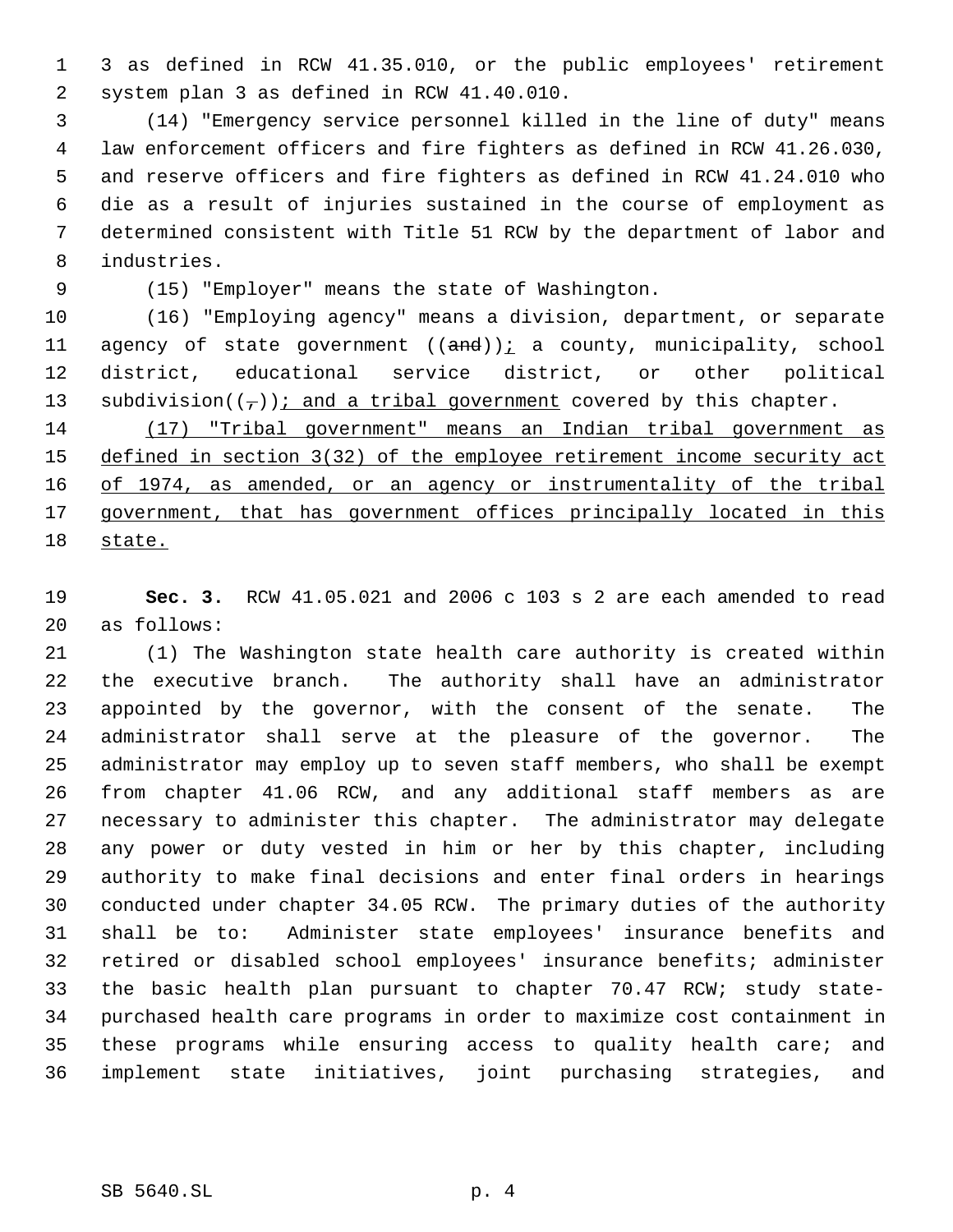techniques for efficient administration that have potential application to all state-purchased health services. The authority's duties include, but are not limited to, the following:

 (a) To administer health care benefit programs for employees and retired or disabled school employees as specifically authorized in RCW 41.05.065 and in accordance with the methods described in RCW 41.05.075, 41.05.140, and other provisions of this chapter;

 (b) To analyze state-purchased health care programs and to explore options for cost containment and delivery alternatives for those programs that are consistent with the purposes of those programs, including, but not limited to:

 (i) Creation of economic incentives for the persons for whom the state purchases health care to appropriately utilize and purchase health care services, including the development of flexible benefit plans to offset increases in individual financial responsibility;

 (ii) Utilization of provider arrangements that encourage cost containment, including but not limited to prepaid delivery systems, utilization review, and prospective payment methods, and that ensure access to quality care, including assuring reasonable access to local providers, especially for employees residing in rural areas;

 (iii) Coordination of state agency efforts to purchase drugs effectively as provided in RCW 70.14.050;

 (iv) Development of recommendations and methods for purchasing 24 medical equipment and supporting services on a volume discount basis;

 (v) Development of data systems to obtain utilization data from state-purchased health care programs in order to identify cost centers, utilization patterns, provider and hospital practice patterns, and procedure costs, utilizing the information obtained pursuant to RCW 41.05.031; and

 (vi) In collaboration with other state agencies that administer state purchased health care programs, private health care purchasers, health care facilities, providers, and carriers:

 (A) Use evidence-based medicine principles to develop common performance measures and implement financial incentives in contracts with insuring entities, health care facilities, and providers that:

 (I) Reward improvements in health outcomes for individuals with chronic diseases, increased utilization of appropriate preventive health services, and reductions in medical errors; and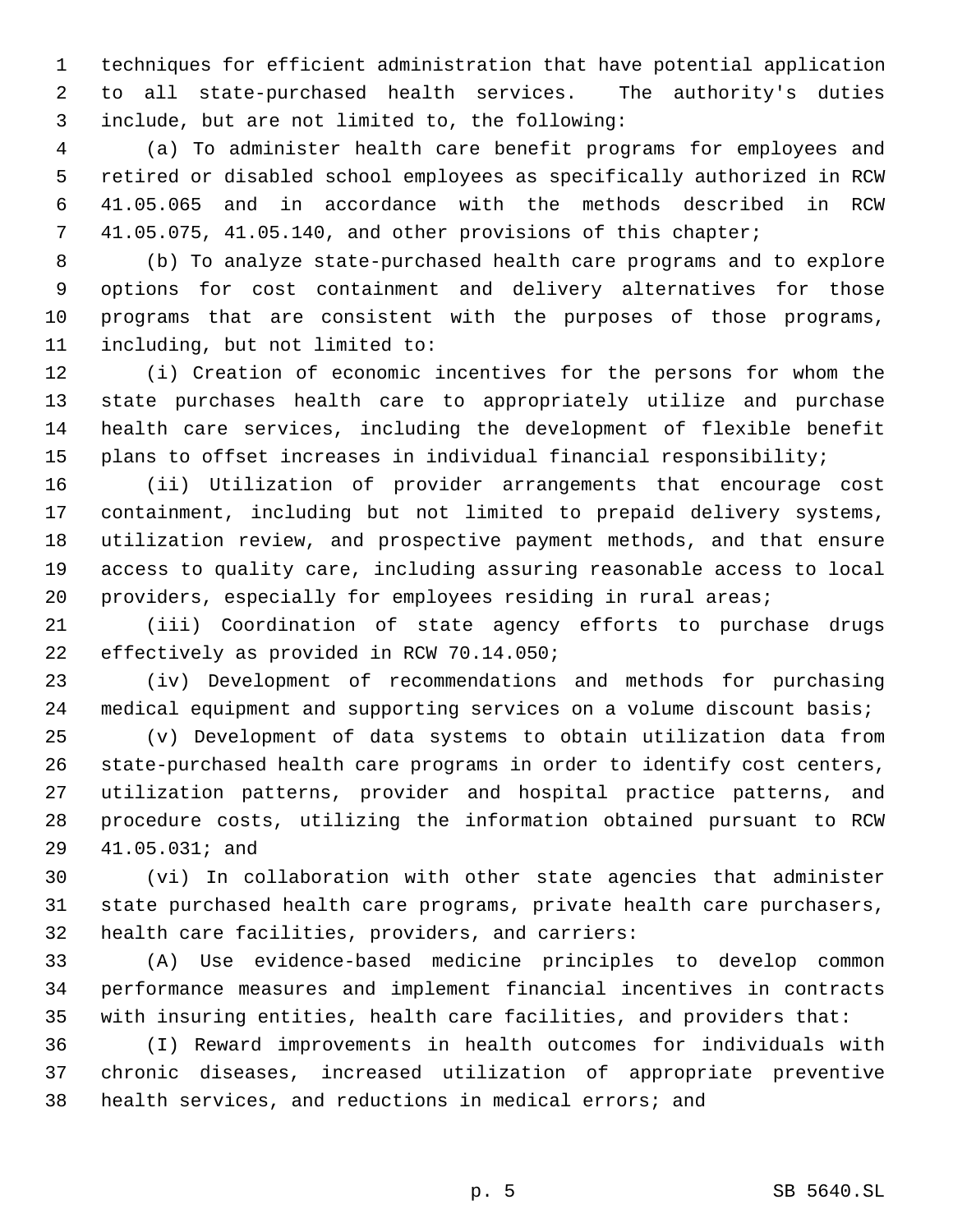(II) Increase, through appropriate incentives to insuring entities, health care facilities, and providers, the adoption and use of information technology that contributes to improved health outcomes, better coordination of care, and decreased medical errors;

 (B) Through state health purchasing, reimbursement, or pilot strategies, promote and increase the adoption of health information technology systems, including electronic medical records, by hospitals as defined in RCW 70.41.020(4), integrated delivery systems, and providers that:

10 (I) Facilitate diagnosis or treatment;

(II) Reduce unnecessary duplication of medical tests;

(III) Promote efficient electronic physician order entry;

 (IV) Increase access to health information for consumers and their providers; and

(V) Improve health outcomes;

 (C) Coordinate a strategy for the adoption of health information technology systems using the final health information technology report 18 and recommendations developed under chapter 261, Laws of 2005( $(-)$ ):

 (c) To analyze areas of public and private health care interaction; (d) To provide information and technical and administrative assistance to the board;

 (e) To review and approve or deny applications from counties, municipalities, and other political subdivisions of the state to provide state-sponsored insurance or self-insurance programs to their 25 employees in accordance with the provisions of RCW 41.04.205 and (g) of 26 this subsection, setting the premium contribution for approved groups as outlined in RCW 41.05.050;

28 (f) To review and approve or deny the application when the governing body of a tribal government applies to transfer their employees to an insurance or self-insurance program administered under 31 this chapter. In the event of an employee transfer pursuant to this subsection (1)(f), members of the governing body are eligible to be included in such a transfer if the members are authorized by the tribal government to participate in the insurance program being transferred 35 from and subject to payment by the members of all costs of insurance for the members. The authority shall: (i) Establish the conditions 37 for participation; (ii) have the sole right to reject the application; and (iii) set the premium contribution for approved groups as outlined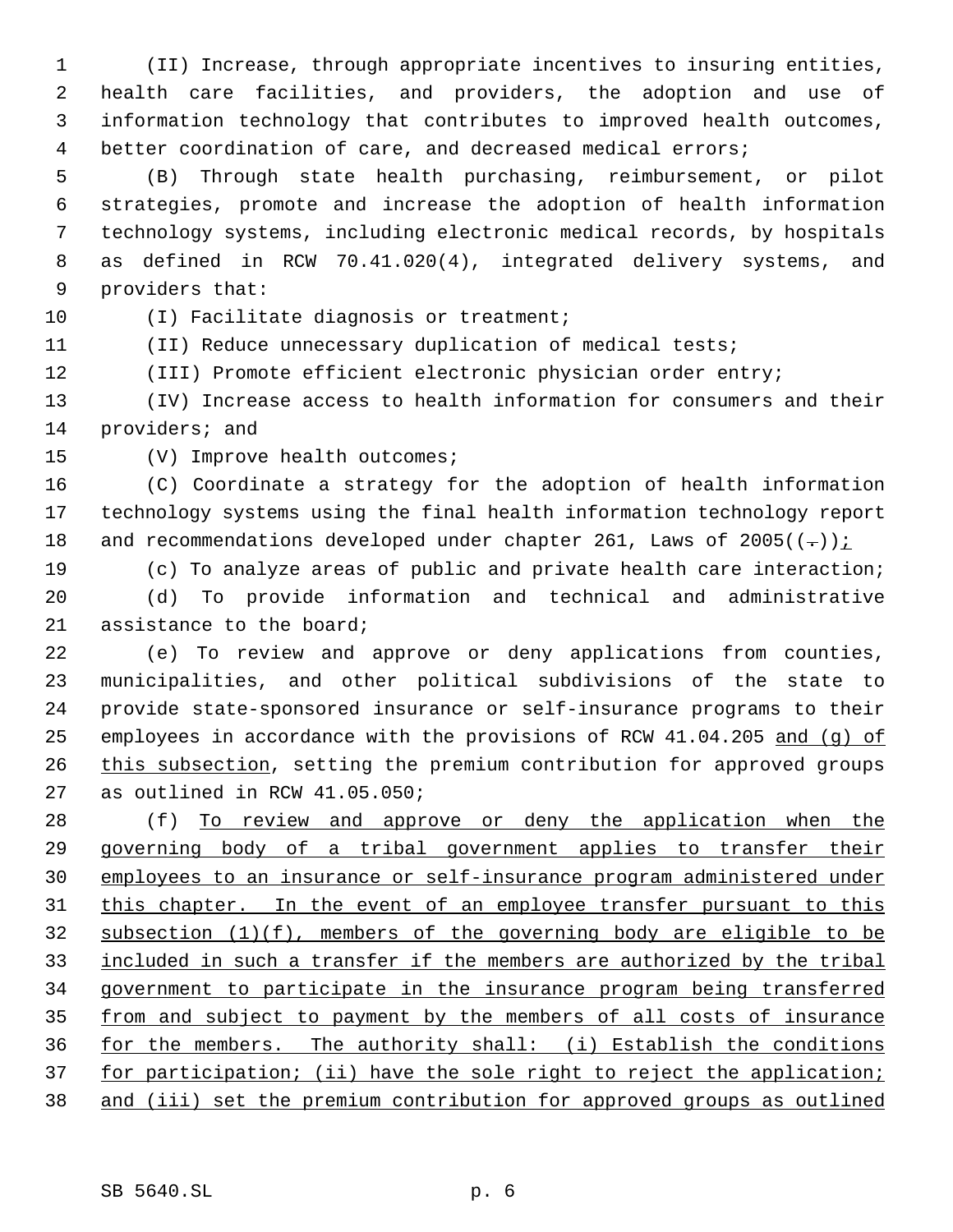1 in RCW 41.05.050. Approval of the application by the authority transfers the employees and dependents involved to the insurance, self-insurance, or health care program approved by the authority;

 (g) To ensure the continued status of the employee insurance or self-insurance programs administered under this chapter as a governmental plan under section 3(32) of the employee retirement income security act of 1974, as amended, the authority shall limit the participation of employees of a county, municipal, school district, educational service district, or other political subdivision, or a tribal government, including providing for the participation of those employees whose services are substantially all in the performance of essential governmental functions, but not in the performance of 13 commercial activities;

 (h) To establish billing procedures and collect funds from school districts in a way that minimizes the administrative burden on districts;

 $((\{g\}))(\iint$  To publish and distribute to nonparticipating school districts and educational service districts by October 1st of each year a description of health care benefit plans available through the authority and the estimated cost if school districts and educational service district employees were enrolled;

 $((+h))$  (j) To apply for, receive, and accept grants, gifts, and other payments, including property and service, from any governmental or other public or private entity or person, and make arrangements as to the use of these receipts to implement initiatives and strategies 26 developed under this section; and

27 ( $(\{\pm\})$ )  $(k)$  To ((promulgate and)) adopt rules consistent with this chapter as described in RCW 41.05.160.

 (2) On and after January 1, 1996, the public employees' benefits board may implement strategies to promote managed competition among employee health benefit plans. Strategies may include but are not limited to:

(a) Standardizing the benefit package;

(b) Soliciting competitive bids for the benefit package;

 (c) Limiting the state's contribution to a percent of the lowest priced qualified plan within a geographical area;

 (d) Monitoring the impact of the approach under this subsection with regards to: Efficiencies in health service delivery, cost shifts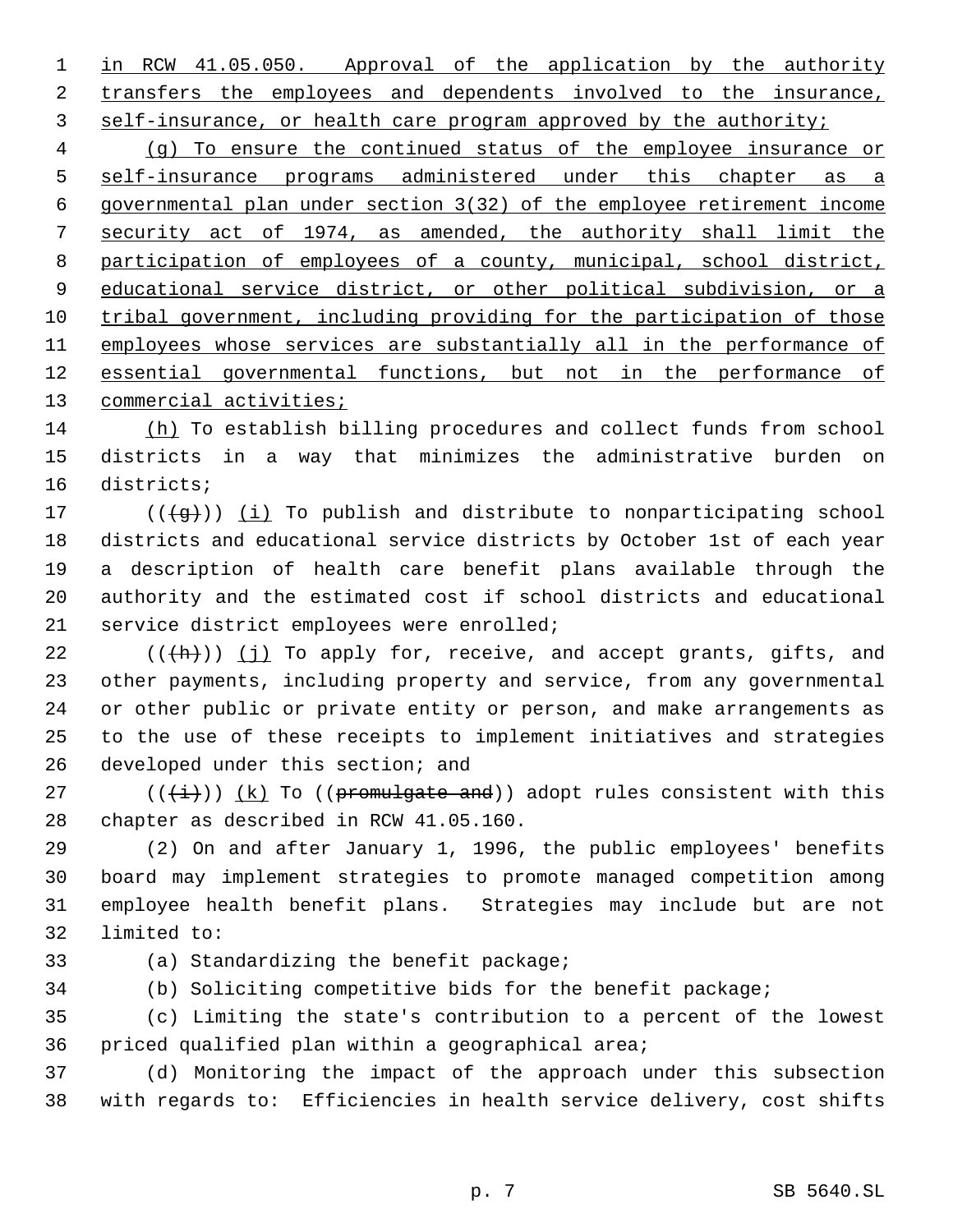to subscribers, access to and choice of managed care plans statewide, and quality of health services. The health care authority shall also advise on the value of administering a benchmark employer-managed plan to promote competition among managed care plans.

 **Sec. 4.** RCW 41.05.050 and 2005 c 518 s 919 are each amended to read as follows:

 (1) Every: (a) Department, division, or separate agency of state 8 government( $\left(\frac{1}{f} + \frac{1}{f} + \frac{1}{f} + \frac{1}{f} + \frac{1}{f}\right)$  county, municipal, school district, 9 educational service district, or other political subdivisions; and (c) 10 tribal governments as are covered by this chapter, shall provide contributions to insurance and health care plans for its employees and their dependents, the content of such plans to be determined by the 13 authority. Contributions, paid by the county, the municipality,  $((\theta \cdot \hat{r}))$ 14 other political subdivision, or a tribal government for their employees, shall include an amount determined by the authority to pay such administrative expenses of the authority as are necessary to administer the plans for employees of those groups, except as provided in subsection (4) of this section.

 (2) If the authority at any time determines that the participation 20 of a county, municipal,  $((e^*)$  other political subdivision, or a tribal 21 government covered under this chapter adversely impacts insurance rates for state employees, the authority shall implement limitations on the 23 participation of additional county, municipal,  $((\theta \cdot \mathbf{r}))$  other political subdivisions, or a tribal government.

25 (3) The contributions of any: (a) Department, division, or 26 separate agency of the state government( $\frac{1}{2}$  and such)); (b) county, 27 municipal, or other political subdivisions; and (c) any tribal 28 government as are covered by this chapter, shall be set by the authority, subject to the approval of the governor for availability of funds as specifically appropriated by the legislature for that purpose. Insurance and health care contributions for ferry employees shall be governed by RCW 47.64.270.

 (4)(a) Beginning September 1, 2003, the authority shall collect from each participating school district and educational service district an amount equal to the composite rate charged to state agencies, plus an amount equal to the employee premiums by plan and family size as would be charged to state employees, for groups of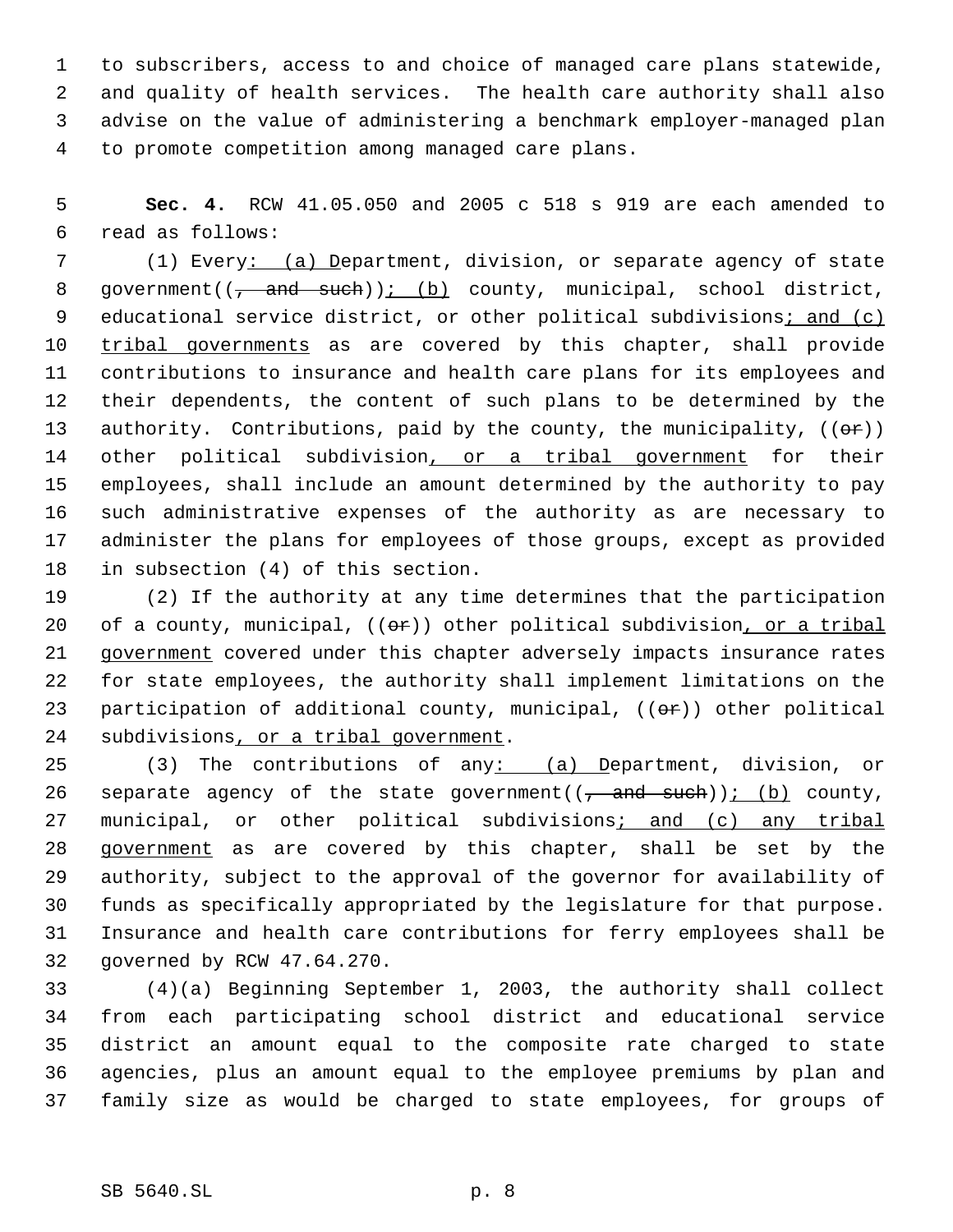district employees enrolled in authority plans as of January 1, 2003. However, during the 2005-07 fiscal biennium, the authority shall collect from each participating school district and educational service district an amount equal to the insurance benefit allocations provided in section 504, chapter 518, Laws of 2005, plus any additional funding provided by the legislature for school employee health benefits, plus an amount equal to the employee premiums by plan and family size as would be charged to state employees, for groups of district employees enrolled in authority plans as of July 1, 2005.

 (b) For all groups of district employees enrolling in authority plans for the first time after September 1, 2003, the authority shall collect from each participating school district an amount equal to the composite rate charged to state agencies, plus an amount equal to the employee premiums by plan and by family size as would be charged to state employees, only if the authority determines that this method of billing the districts will not result in a material difference between revenues from districts and expenditures made by the authority on behalf of districts and their employees.

 (c) If the authority determines at any time that the conditions in (b) of this subsection cannot be met, the authority shall offer enrollment to additional groups of district employees on a tiered rate structure until such time as the authority determines there would be no material difference between revenues and expenditures under a composite rate structure for all district employees enrolled in authority plans.

 (d) The authority may charge districts a one-time set-up fee for employee groups enrolling in authority plans for the first time.

(e) For the purposes of this subsection:

 (i) "District" means school district and educational service district; and

 (ii) "Tiered rates" means the amounts the authority must pay to insuring entities by plan and by family size.

 (f) Notwithstanding this subsection and RCW 41.05.065(3), the authority may allow districts enrolled on a tiered rate structure prior to September 1, 2002, to continue participation based on the same rate structure and under the same conditions and eligibility criteria.

 (5) The authority shall transmit a recommendation for the amount of the employer contribution to the governor and the director of financial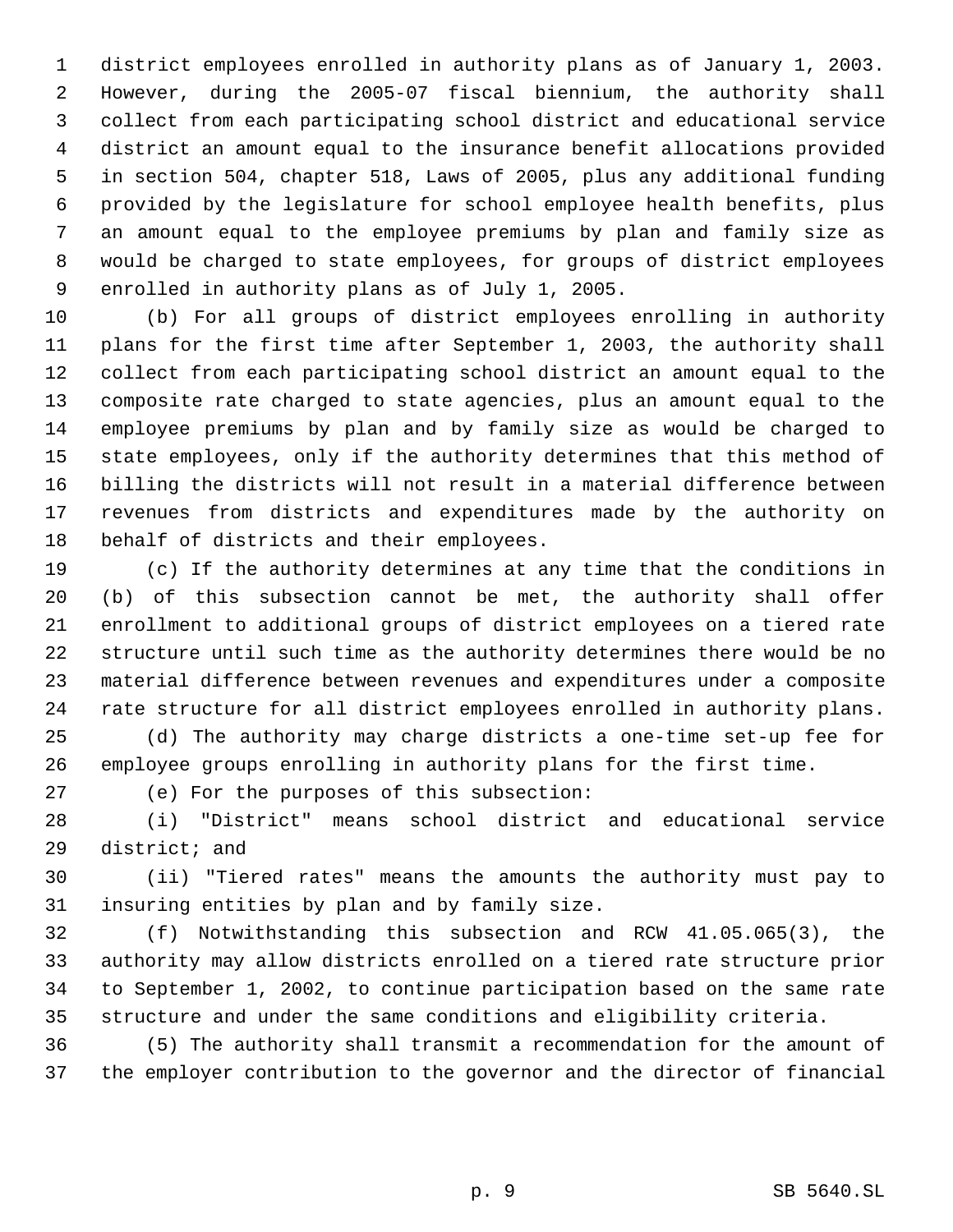management for inclusion in the proposed budgets submitted to the legislature.

 **Sec. 5.** RCW 41.05.065 and 2006 c 299 s 2 are each amended to read as follows:

 (1) The board shall study all matters connected with the provision of health care coverage, life insurance, liability insurance, accidental death and dismemberment insurance, and disability income insurance or any of, or a combination of, the enumerated types of insurance for employees and their dependents on the best basis possible with relation both to the welfare of the employees and to the state. However, liability insurance shall not be made available to dependents.

 (2) The board shall develop employee benefit plans that include comprehensive health care benefits for all employees. In developing these plans, the board shall consider the following elements:

 (a) Methods of maximizing cost containment while ensuring access to quality health care;

 (b) Development of provider arrangements that encourage cost containment and ensure access to quality care, including but not limited to prepaid delivery systems and prospective payment methods;

 (c) Wellness incentives that focus on proven strategies, such as smoking cessation, injury and accident prevention, reduction of alcohol misuse, appropriate weight reduction, exercise, automobile and motorcycle safety, blood cholesterol reduction, and nutrition education;

 (d) Utilization review procedures including, but not limited to a cost-efficient method for prior authorization of services, hospital inpatient length of stay review, requirements for use of outpatient surgeries and second opinions for surgeries, review of invoices or claims submitted by service providers, and performance audit of providers;

(e) Effective coordination of benefits;

(f) Minimum standards for insuring entities; and

 (g) Minimum scope and content of public employee benefit plans to be offered to enrollees participating in the employee health benefit plans. To maintain the comprehensive nature of employee health care benefits, employee eligibility criteria related to the number of hours worked and the benefits provided to employees shall be substantially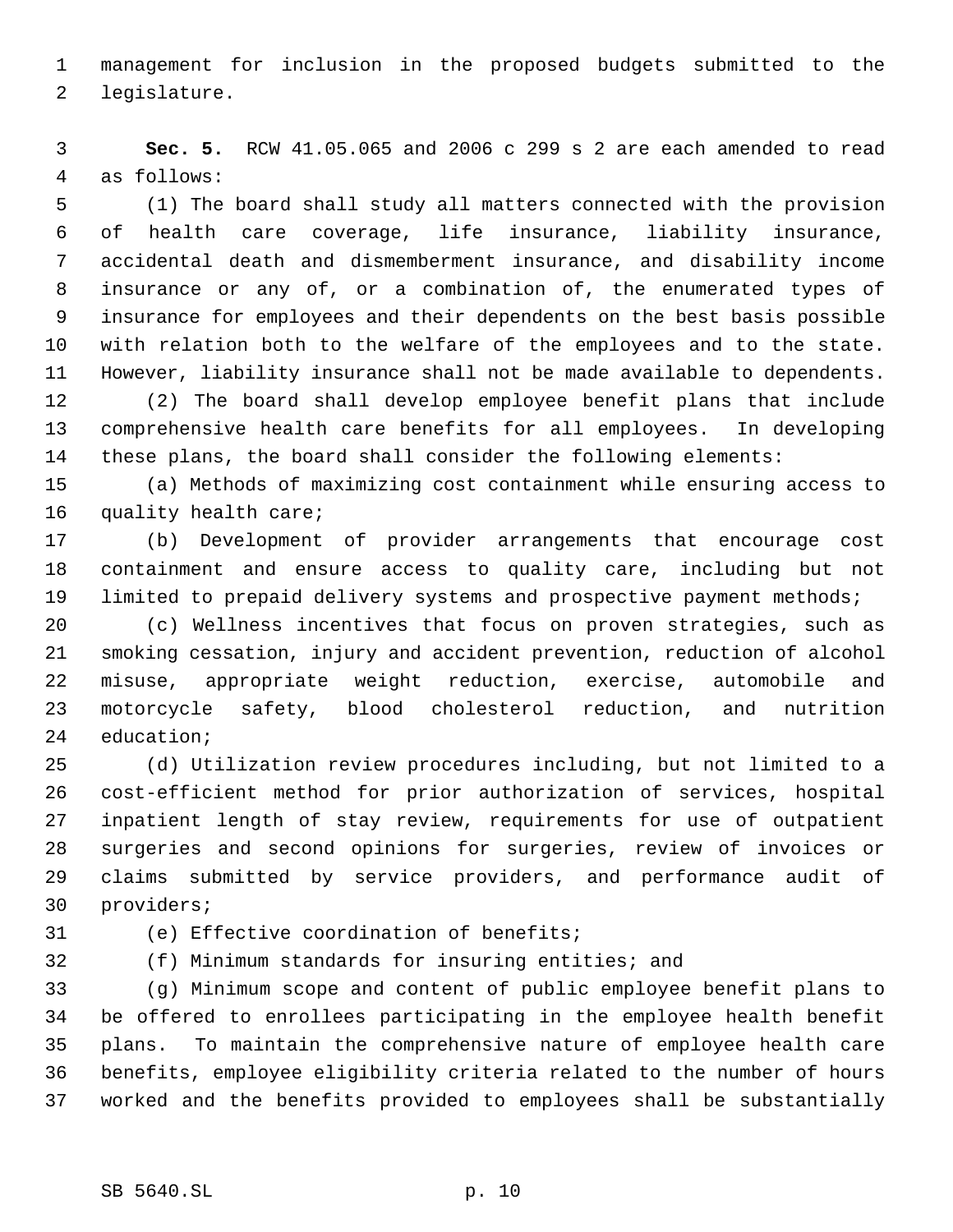equivalent to the state employees' health benefits plan and eligibility criteria in effect on January 1, 1993. Nothing in this subsection (2)(g) shall prohibit changes or increases in employee point-of-service payments or employee premium payments for benefits or the administration of a high deductible health plan in conjunction with a health savings account.

 (3) The board shall design benefits and determine the terms and conditions of employee and retired employee participation and coverage, including establishment of eligibility criteria. The same terms and conditions of participation and coverage, including eligibility criteria, shall apply to state employees and to school district employees and educational service district employees.

 (4) The board may authorize premium contributions for an employee and the employee's dependents in a manner that encourages the use of cost-efficient managed health care systems. During the 2005-2007 fiscal biennium, the board may only authorize premium contributions for an employee and the employee's dependents that are the same, regardless of an employee's status as represented or nonrepresented by a collective bargaining unit under the personnel system reform act of 2002. The board shall require participating school district and educational service district employees to pay at least the same employee premiums by plan and family size as state employees pay.

 (5) The board shall develop a health savings account option for employees that conform to section 223, Part VII of subchapter B of chapter 1 of the internal revenue code of 1986. The board shall comply with all applicable federal standards related to the establishment of health savings accounts.

 (6) Notwithstanding any other provision of this chapter, the board shall develop a high deductible health plan to be offered in conjunction with a health savings account developed under subsection (5) of this section.

 (7) Employees shall choose participation in one of the health care benefit plans developed by the board and may be permitted to waive coverage under terms and conditions established by the board.

 (8) The board shall review plans proposed by insuring entities that desire to offer property insurance and/or accident and casualty insurance to state employees through payroll deduction. The board may approve any such plan for payroll deduction by insuring entities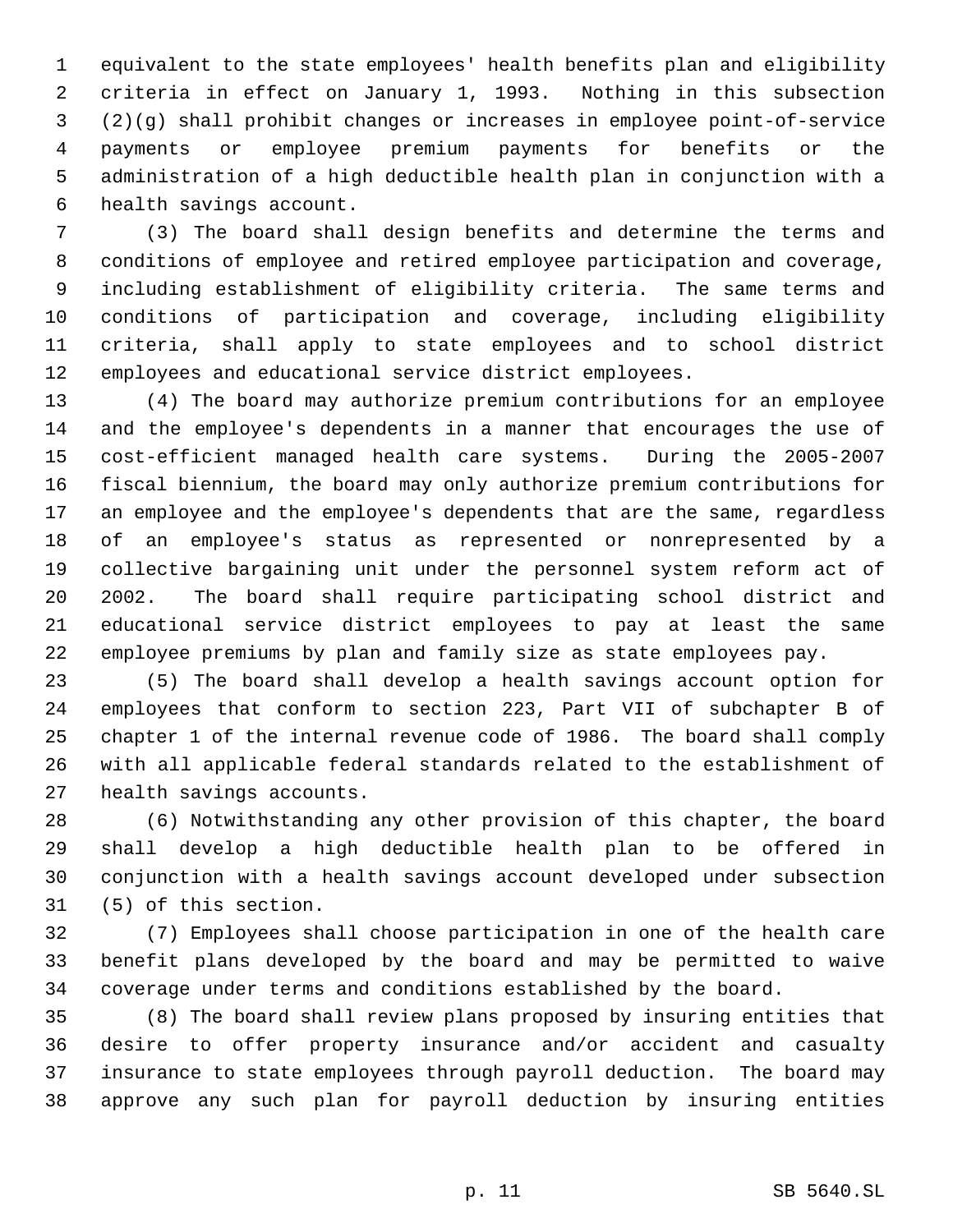holding a valid certificate of authority in the state of Washington and which the board determines to be in the best interests of employees and 3 the state. The board shall ((promulgate)) adopt rules setting forth criteria by which it shall evaluate the plans.

 (9) Before January 1, 1998, the public employees' benefits board shall make available one or more fully insured long-term care insurance plans that comply with the requirements of chapter 48.84 RCW. Such programs shall be made available to eligible employees, retired employees, and retired school employees as well as eligible dependents which, for the purpose of this section, includes the parents of the employee or retiree and the parents of the spouse of the employee or 12 retiree. Employees of local governments ((and employees of)) 13 political subdivisions, and tribal governments not otherwise enrolled in the public employees' benefits board sponsored medical programs may enroll under terms and conditions established by the administrator, if it does not jeopardize the financial viability of the public employees' benefits board's long-term care offering.

 (a) Participation of eligible employees or retired employees and retired school employees in any long-term care insurance plan made available by the public employees' benefits board is voluntary and shall not be subject to binding arbitration under chapter 41.56 RCW. Participation is subject to reasonable underwriting guidelines and eligibility rules established by the public employees' benefits board and the health care authority.

 (b) The employee, retired employee, and retired school employee are solely responsible for the payment of the premium rates developed by the health care authority. The health care authority is authorized to charge a reasonable administrative fee in addition to the premium charged by the long-term care insurer, which shall include the health care authority's cost of administration, marketing, and consumer education materials prepared by the health care authority and the office of the insurance commissioner.

 (c) To the extent administratively possible, the state shall establish an automatic payroll or pension deduction system for the payment of the long-term care insurance premiums.

 (d) The public employees' benefits board and the health care authority shall establish a technical advisory committee to provide advice in the development of the benefit design and establishment of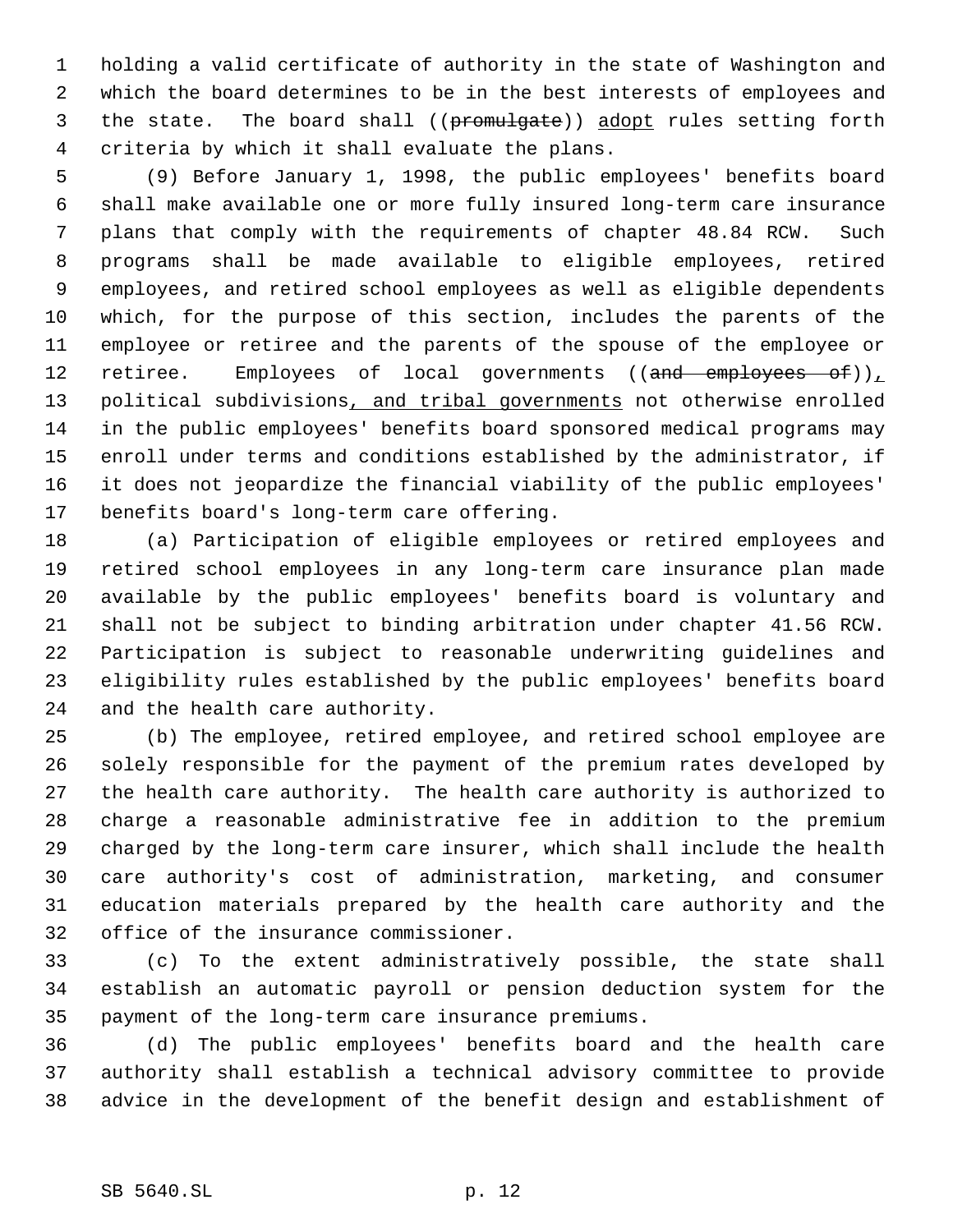underwriting guidelines and eligibility rules. The committee shall also advise the board and authority on effective and cost-effective ways to market and distribute the long-term care product. The technical advisory committee shall be comprised, at a minimum, of representatives of the office of the insurance commissioner, providers of long-term care services, licensed insurance agents with expertise in long-term care insurance, employees, retired employees, retired school employees, and other interested parties determined to be appropriate by the board.

 (e) The health care authority shall offer employees, retired employees, and retired school employees the option of purchasing long- term care insurance through licensed agents or brokers appointed by the long-term care insurer. The authority, in consultation with the public employees' benefits board, shall establish marketing procedures and may consider all premium components as a part of the contract negotiations with the long-term care insurer.

 (f) In developing the long-term care insurance benefit designs, the public employees' benefits board shall include an alternative plan of care benefit, including adult day services, as approved by the office of the insurance commissioner.

 (g) The health care authority, with the cooperation of the office of the insurance commissioner, shall develop a consumer education program for the eligible employees, retired employees, and retired school employees designed to provide education on the potential need for long-term care, methods of financing long-term care, and the availability of long-term care insurance products including the products offered by the board.

28 (((h) By December 1998, the health care authority, in consultation with the public employees' benefits board, shall submit a report to the appropriate committees of the legislature, including an analysis of the marketing and distribution of the long-term care insurance provided under this section.))

 **Sec. 6.** RCW 41.05.080 and 2001 c 165 s 3 are each amended to read as follows:

 (1) Under the qualifications, terms, conditions, and benefits set by the board: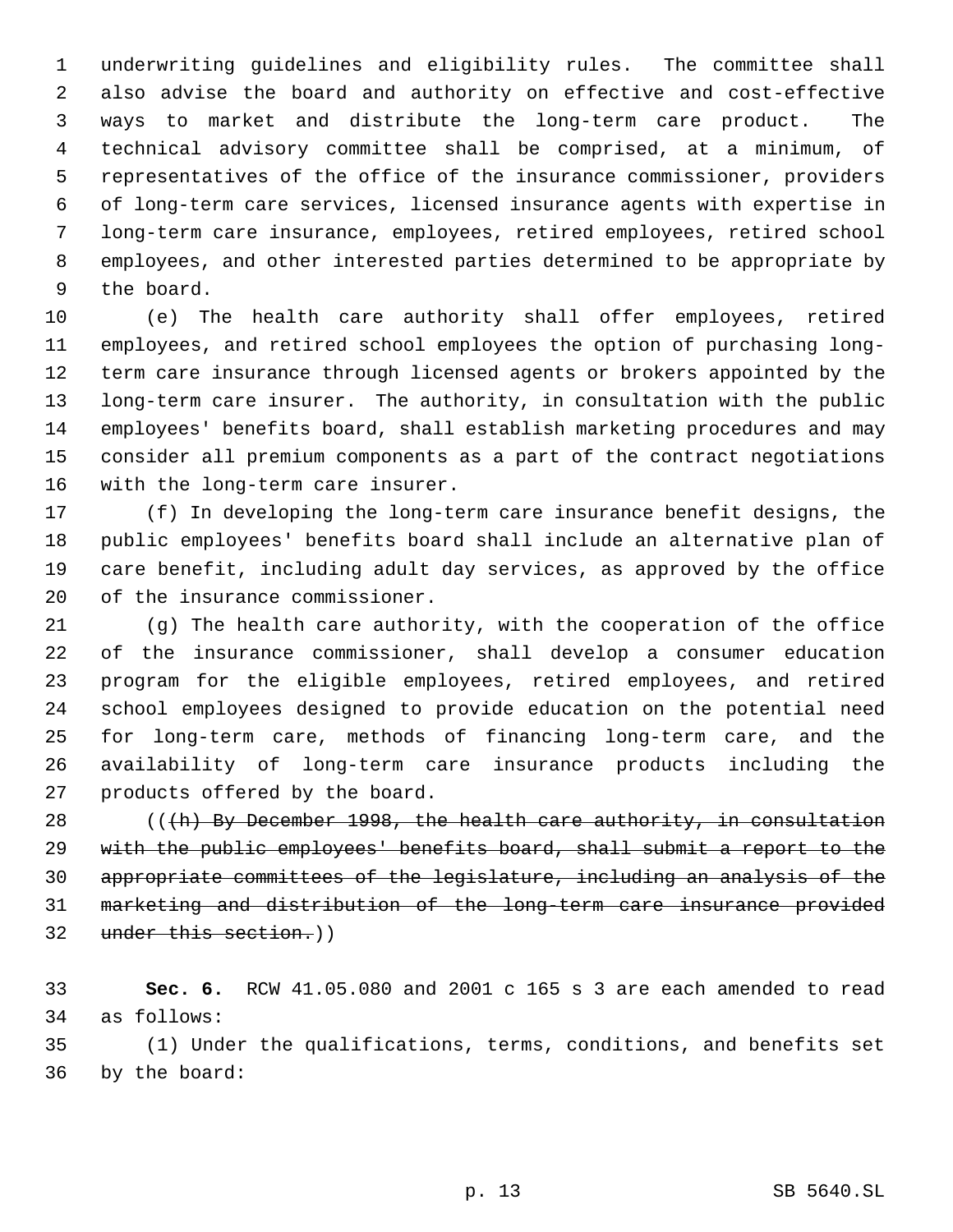(a) Retired or disabled state employees, retired or disabled school 2 employees, ((or)) retired or disabled employees of county, municipal, 3 or other political subdivisions, or retired or disabled employees of 4 tribal governments covered by this chapter ((who are retired)) may continue their participation in insurance plans and contracts after retirement or disablement;

 (b) Separated employees may continue their participation in insurance plans and contracts if participation is selected immediately upon separation from employment;

 (c) Surviving spouses and dependent children of emergency service personnel killed in the line of duty may participate in insurance plans and contracts.

 (2) Rates charged surviving spouses of emergency service personnel killed in the line of duty, retired or disabled employees, separated employees, spouses, or dependent children who are not eligible for parts A and B of medicare shall be based on the experience of the community rated risk pool established under RCW 41.05.022.

 (3) Rates charged to surviving spouses of emergency service personnel killed in the line of duty, retired or disabled employees, separated employees, spouses, or children who are eligible for parts A and B of medicare shall be calculated from a separate experience risk pool comprised only of individuals eligible for parts A and B of medicare; however, the premiums charged to medicare-eligible retirees and disabled employees shall be reduced by the amount of the subsidy provided under RCW 41.05.085.

 (4) Surviving spouses and dependent children of emergency service personnel killed in the line of duty and retired or disabled and separated employees shall be responsible for payment of premium rates developed by the authority which shall include the cost to the authority of providing insurance coverage including any amounts necessary for reserves and administration in accordance with this chapter. These self pay rates will be established based on a separate rate for the employee, the spouse, and the children.

 (5) The term "retired state employees" for the purpose of this section shall include but not be limited to members of the legislature whether voluntarily or involuntarily leaving state office.